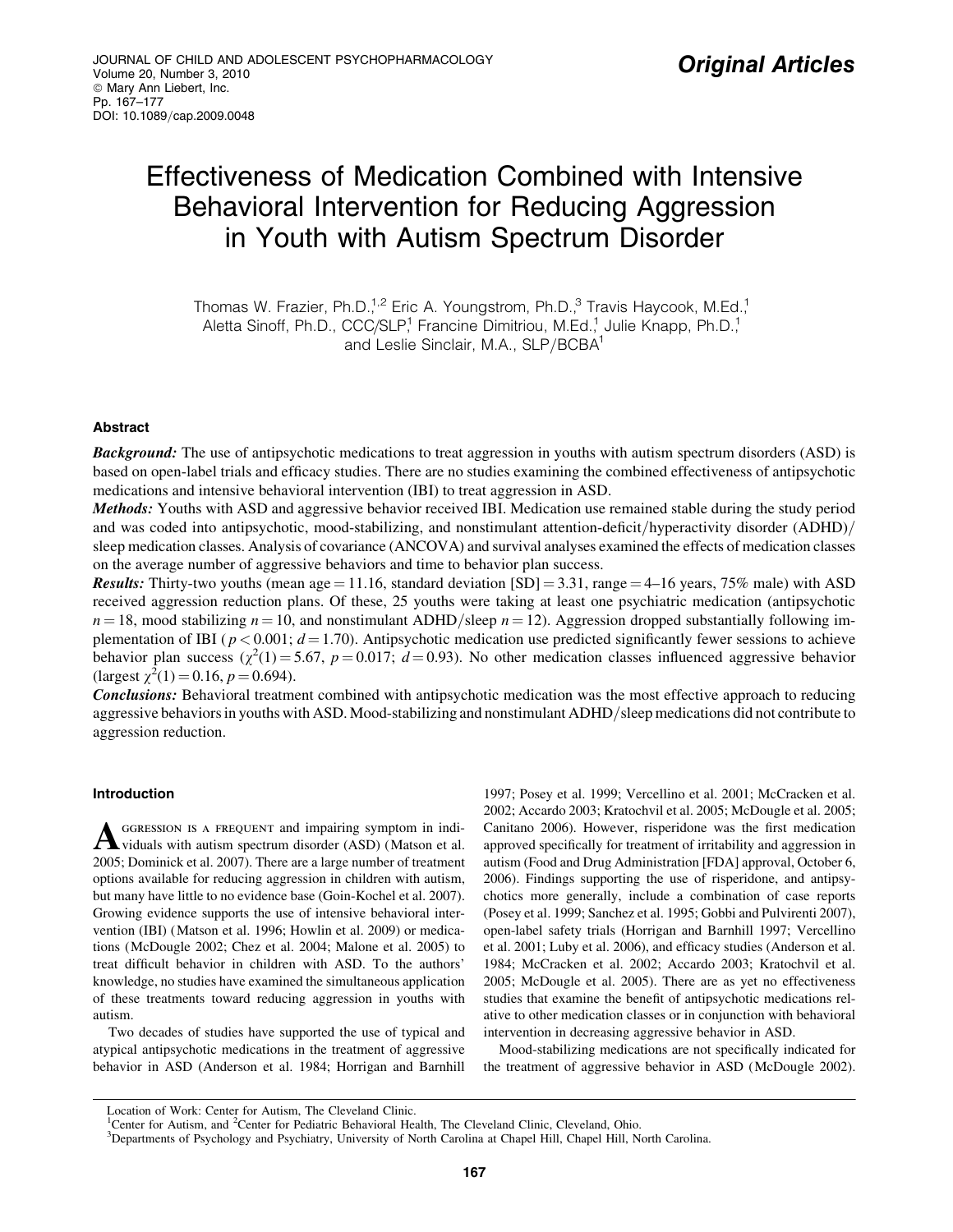However, these medications are frequently prescribed, likely due to the dual efficacy of these medications in reducing emotional lability and maintaining seizure control, which are both frequently observed in ASD (Tuchman et al. 2009). Preliminary evidence has suggested possible phenotypic overlap of bipolar disorder (BD) and ASD (Kerbeshian et al. 1990; Munesue et al. 2008). This preliminary evidence coupled with the presence of significant aggression in youths with these disorders (Matson et al. 2005; Youngstrom et al. 2008) and the effectiveness of mood stabilizers in treating symptoms of pediatric BD (McClellan and Werry 1997; Kowatch et al. 2005) suggests that mood-stabilizing medications may have efficacy in treating aggressive behavior in ASD.

Nonstimulant medications, such as clonidine, have been frequently used to reduce attention-deficit/hyperactivity disorder (ADHD) symptoms, particularly hyperactive/impulsive behavior, and improve sleep difficulties in youths with ASD. However, these medications have not typically been considered a first-line treatment for aggressive behavior in ASD. The high prevalence of ADHD symptoms (Lee and Ousley 2006) and sleep difficulties (Allik et al. 2006; Malow et al. 2009) in ASD and the interfering nature of these symptoms for attending and learning may indicate a role for these medications in enhancing behavioral treatment of aggressive behavior. The present study used an effectiveness design to concurrently examine antipsychotic, mood-stabilizing, and nonstimulant  $ADHD/sleep$  medication classes in conjunction with behavioral intervention in the treatment of aggressive behavior in ASD.

IBI has a long history in the treatment of autism (Lovaas 1987). However, no group studies have examined the effect of IBI on reducing aggressive behavior in ASD. The majority of data comes from well-controlled, single-case designs demonstrating strong efficacy in reducing the frequency and intensity of aggressive behavior in individuals with ASD (Belcher 1995; Foxx and Meindl 2007; Matson et al. 2008). To the authors' knowledge, no previous studies have concurrently examined the effectiveness of IBI and the combination of IBI with medication in the treatment of aggression in individuals with autism. The combination of medication and psychosocial interventions has produced the best outcomes in some studies and conditions (e.g., March et al. 2007). For example, cognitive behavioral therapy plus medication was superior to either alone in the treatment of depression and obsessive compulsive disorder (OCD) in youths (POTS 2004; Wilhelm et al. 2008). In other cases, psychosocial interventions have not provided incremental effects in acute treatment when an appropriately structured medication regimen is already in place (e.g., Jensen et al. 2001). Combination therapy is recommended in several practice parameters for other conditions affecting youths when severity is extreme or when there is a threat of harm to self or others (e.g., McClellan et al. 2007). However, if the combination is not more efficacious, then it substantially increases the burden on the family, and potentially exposes the youths to unnecessary risks. Previous studies have focused on comparing efficacy using less intensive cognitive behavioral therapies. It would be valuable to determine whether the combination of IBI and medication produces better acute treatment response than either intervention in isolation.

The present study also provided a preliminary examination of moderators of aggression treatment response. Increasingly, ASDs are recognized as a complex set of etiologically heterogeneous phenotypes that will likely show substantial individual differences in treatment outcome (Geschwind 2007). Identifying modifiers of treatment response is useful for selecting subgroups most likely to benefit from treatment as well as individuals that may require shorter/longer, more/less intensive, or different forms of behavioral treatment. Determining moderators of treatment response may also facilitate the identification of subgroups of ASD cases for further genetic or biological pathway examination (e.g., pharmacogenomics).

The primary purpose of the present study was to examine the effects of adding IBI to medication in the treatment of aggressive behavior in youths with ASD. The study used an effectiveness design, which is important for demonstrating the generalizability of efficacy data, to determine the likely outcomes of various treatment approaches in real-world settings (Ernst and Pittler 2006; Gartlehner et al. 2006; MacDonald et al. 2006; Depp and Lebowitz 2007; Prochaska et al. 2007). Initiating IBI was predicted to substantially decrease aggressive behavior in youths with ASD (hypothesis 1). The time required to achieve behavior plan success was predicted to be lower in individuals taking antipsychotic, mood-stabilizing, or nonstimulant medications used to treat sleep difficulties and/or ADHD symptoms relative to those not taking medication (hypothesis 2).

An exploratory aim of this study was to determine whether other factors—demographics, baseline aggression, symptom levels, or behavior plan characteristics—moderated the treatment effect. Younger, verbal males with lower levels of baseline aggression and lower levels of stereotypy, irritability, and hyperactivity who received a differential reinforcement of other behavior (DRO) plan were predicted to show shorter times to behavior plan success (hypothesis 3). This hypothesis was based on previous moderator findings in the ASD and IBI treatment literatures (Lord et al. 1982; Lord and Schopler 1985; Eikeseth et al. 2002; Eldevik et al. 2006; Carter et al. 2007; Eikeseth et al. 2007; Magiati et al. 2007; Howlin et al. 2009).

#### Method

#### **Participants**

All youths were attending a center-based intensive behavioral intervention program in the midwestern United States that implemented the methods of applied behavioral analysis and served as the youths' primary education and treatment setting. Inclusion criteria were intentionally broad to enhance the generalizabilty of findings, consistent with recommendations for effectiveness studies (Ernst and Pittler 2006; Gartlehner et al. 2006). Individuals with a Diagnostic and Statistical Manual of Mental Disorders, 4<sup>th</sup> edition (DSM-IV) (American Psyschiatric Association 1994) diagnosis of autistic disorder or pervasive developmental disorder not otherwise specified (PDD-NOS) were eligible for inclusion if they received an IBI plan targeting aggressive behavior. Clinical diagnoses were based on DSM-IV criteria, and all diagnosing clinicians had extensive experience evaluating ASD. Clinical diagnoses were also confirmed by the staff psychologist of the treatment center. Only 2 individuals met criteria for PDD-NOS, with the remaining individuals diagnosed with autistic disorder. All individuals had moderate to severe symptom levels and moderate to severely impaired adaptive skill levels based on the results of clinical evaluation and the observations of the staff psychologist.

## **Procedures**

The present study was a retrospective review of the effectiveness of comprehensive medical and behavioral care for youths with ASD and aggression. Consecutive youths meeting criteria for an aggression behavior plan from 2000 to 2007 were included in this effectiveness study. Gartlehner and colleagues (2006) identified the following characteristics as accurately distinguishing efficacy and effectiveness designs: (1) The study sample is derived from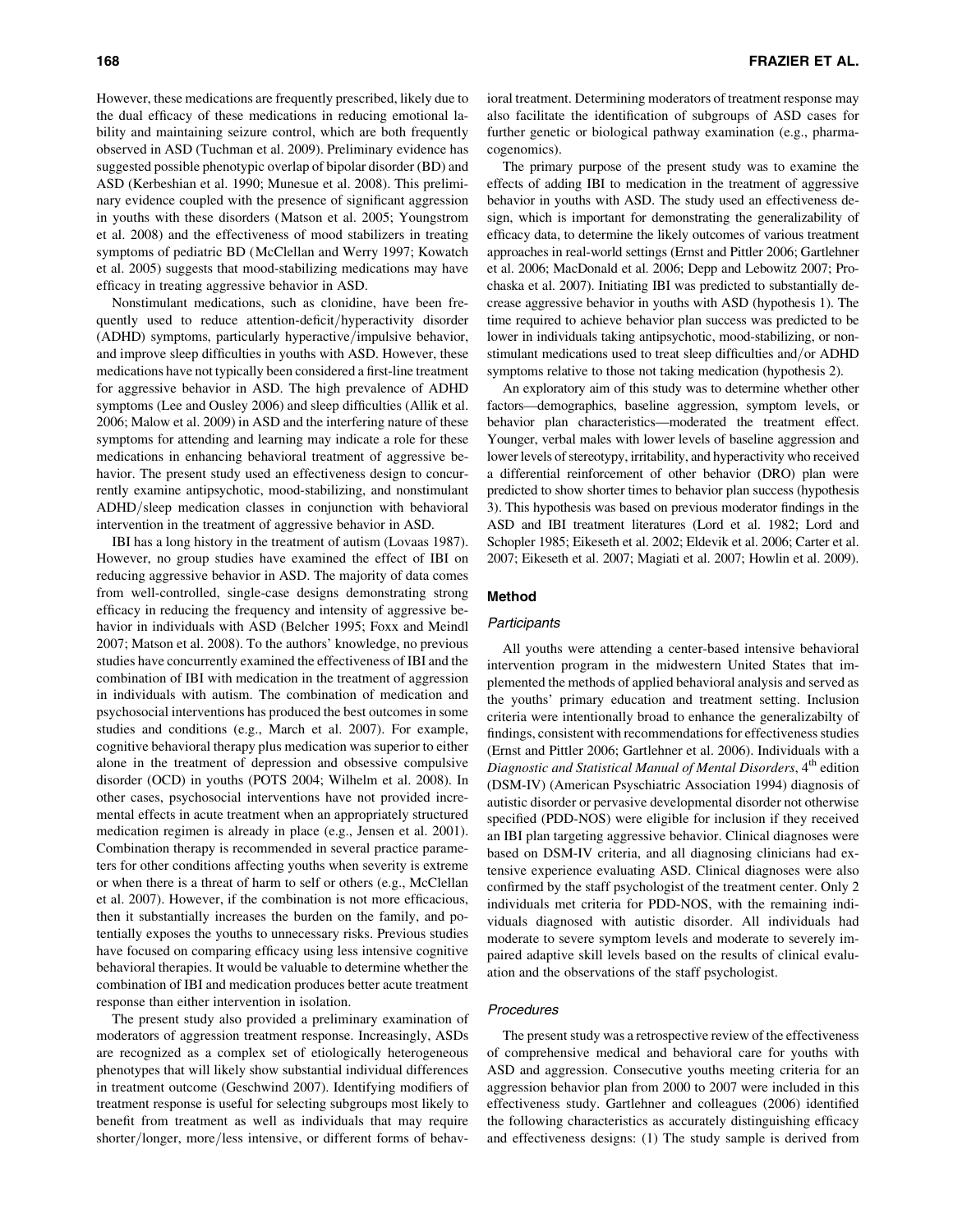specialized care facilities if a low prevalence disease or disorder is examined, (2) less stringent eligibility criteria, (3) focus on key long-term health-related outcomes, (4) longer study duration with clinically relevant treatment parameters, (5) assessment focused on only critical adverse events, (6) study powered to detect clinically relevant effects, and (7) intent-to-treat analyses. Study procedures met six of the seven characteristics. The only characteristic not present was assessment of adverse events. Although not directly probed, no caregivers reported adverse effects of the behavioral treatment and no participants discontinued medication due to adverse events during the study.

Each participant received IBI for  $\geq$  30 hours/week, comprised of at least 6 hours per day, 5 days per week year round. No participants were receiving any additional home-based or outside intensive behavioral interventions. Any participant with at least four aggressive behaviors per day and at least 1 day per week of multiple aggressive behaviors was eligible to be placed on an aggression behavior reduction plan. Aggressive behavior was defined as any behavior that either harms or attempts to harm another person or causes destruction of property. Aggressive behavior met at least one of two additional criteria: (1) Interfere with the ability to successfully participate in academic, socialization, daily living, and leisure activities; and/or (2) restrict access to community involvement. The average number of aggressive behaviors per session (equivalent to each school day) was recorded for 1 week prior to plan implementation (baseline) and for 3 weeks following plan implementation (weeks 1–3). To address hypothesis 1, average weekly aggressive behavior frequency counts for the first 4 weeks of treatment (baseline, weeks 1–3) were recorded. Interrater reliability was examined using frequency counts from two independent classroom behavior therapists supervised by a licensed clinical psychologist with expertise in functional behavioral assessment. Classroom therapists were blinded to other therapists' ratings. Interrater reliability for average weekly aggressive behavior frequency counts was excellent across all 4 initial weeks of the study (all intraclass correlations  $[ICCs] > 0.85$ ; range 0.86–0.95). Ongoing reliability checks were performed throughout the remaining treatment period and raters were required to continue to show high within-subjects reliability (ICCs  $>0.70$ ) for all additional treatment weeks.

To address hypothesis 2, the total number of treatment sessions (corresponding to school days) required to achieve success was also recorded. The maximum number of recorded sessions was 500 or approximately 2–2.5 years of treatment. Behavior plan success was operationally defined as less than one aggressive behavior on average per session for five consecutive sessions and five consecutive sessions without a moderate to severely impairing aggressive episode. One participant exhibited only one moderate to severely impairing aggressive behavior per day, on average, during the baseline period. Exclusion of this participant would decrease the generalizability of findings and therefore the participant was included and the criterion for this participant was adjusted downward to no aggressive episodes per day for 5 consecutive days. Treatment sessions corresponded to school days, with the exception of school absences and weekends when behavior plans were not enforced.

Youths were prescribed medication by their treating physician, who was a pediatric neurologist, psychiatrist, or developmental pediatrician. The rating physicians had extensive clinical experience treating individuals with ASD for associated behavior or medical problems. No specific algorithm was used to select medications beyond existing practice guidelines for medication use in youths to be consistent with typical clinical practice. All participants were taking medication at least 2 weeks (>14 days) prior to initiation of a behavior plan. No participants changed medication type or other treatment during the behavior plan implementation period. Dose changes were permitted as recommended by the treating physician, and no youths with an IBI plan were excluded to maintain an effectiveness design. Medication use, but not dosing, was recorded for all participants. Seven participants were not taking any medication during the course of treatment.

Aggression was one of the primary reasons for medication use in the majority of youths (88%). In 3 children, medication was prescribed for ADHD symptoms, sleep-onset difficulties, and impulsive behavior, but not specifically aggression. In these 3 children, aggressive behavior emerged following medication treatment, but was determined by the treating physician to be unrelated to medication use. Additional reasons for medication prescription, beyond aggressive behavior, were common (72% of youths taking any medication) and included sleep-onset and maintenance difficulties, mood lability/BD symptoms, self-injurious behavior, seizure disorder, ADHD symptoms, and/or other impulsive behavior.

Three medication classes were coded based upon the pattern of specific medication usage observed in this sample: (1) Antipsychotics, (2) mood stabilizers, and (3) nonstimulant medications used to treat ADHD and/or sleep symptoms. No participants were receiving stimulant medications. Antipsychotics included risperidone (n = 12, 38%), aripiprazole (n = 5, 16%), ziprasidone (n = 1, 3%), clozapine ( $n = 1, 3\%$ ), molindone ( $n = 1, 3\%$ ), and olanzapine  $(n = 1, 3\%)$ . Three individuals were taking two antipsychotic medications  $(2, \text{ability} + \text{risperidone}; 1, \text{clozapine} + \text{molindone}).$ Mood stabilizers were divalproex sodium ( $n = 6$ , 19%), lithium  $(n = 3, 9\%)$ , and lamotrigine  $(n = 1, 3\%)$ . Nonstimulant medications used to treat ADHD and/or sleep symptoms included clonidine  $(n = 11, 34.4\%)$  and atomoxetine  $(n = 1, 3\%)$ . Post hoc analyses examined the individual effects of the most frequently prescribed medications, risperidone and clonidine, on aggressive behavior. Antidepressant medications were not included, as only a few participants were taking these medications, and some findings have suggested lack of efficacy or poor tolerability in the treatment of aggressive behavior in autism (McDougle 2002). Three youths received medications from all three classes. Six youths were taking both antipsychotics and mood stabilizers and 4 youths were taking both antipsychotics and nonstimulant medications. Power was inadequate for examining the effects of multiple medications in primary analyses. To maintain the effectiveness design, individuals taking multiple medicines were not excluded.

The Aberrant Behavior Checklist (ABC)–Community was completed by the youth's classroom teacher who had 30–35 hours per week of direct contact with the youth. Raw scores for the Stereotypy, Irritability, and Hyperactivity subscales were computed (Aman et al. 1985; Marshburn and Aman 1992). Scores for Lethargy and Inappropriate Speech were also computed but were not included, as no a priori hypotheses were made regarding these variables. The Vineland Adaptive Behavior Scales–Second Edition (VABS-II)–Teacher Rating Form was completed by the classroom teacher with whom the child spent >30 hours per week. Adaptive behavior composite scores were provided to evaluate functional level of the participants. The Institutional Review Board of the Cleveland Clinic approved this study.

#### Statistical analyses

Recent empirical work (Schafer and Graham 2002; Kang and Schafer 2007; Schafer and Kang 2008), in conjunction with longstanding, well-validated methods (Rubin 1974; Rosenbaum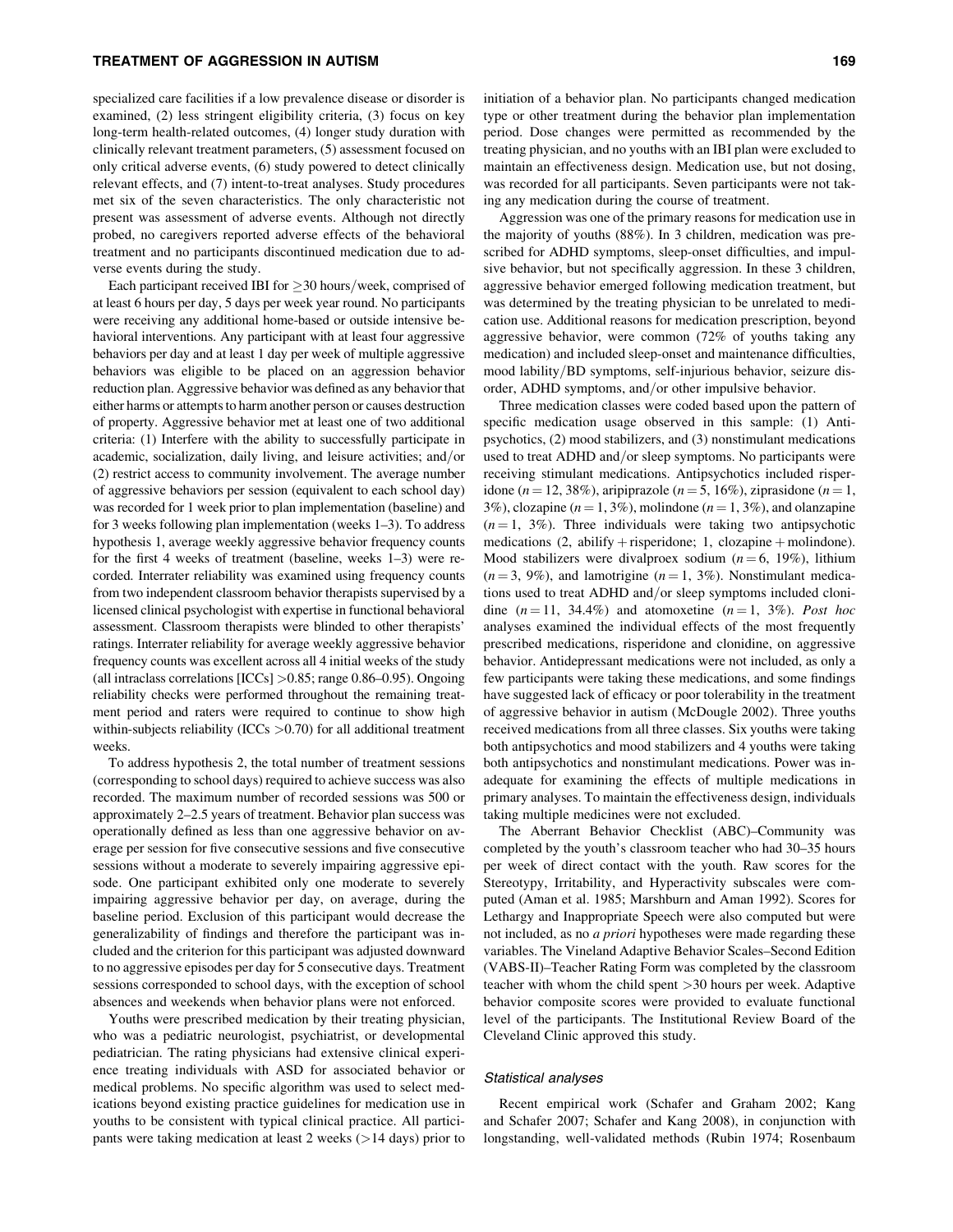and Rubin 1983), has provided a theoretical and statistical framework for making inferences concerning treatment effects in observational treatment studies. This work has been crucial for analyzing effectiveness designs and has indicated that inferences from these designs may be tenable under conditions where the individuals receiving and not receiving treatment show sufficient overlap in the distributions of covariates potentially relevant to treatment assignment (e.g., age, gender, baseline frequency of aggressive behavior, etc.).

Several approaches were available to examine the level of overlap of covariate distributions. A succinct approach that has performed well in simulations is to use propensity scores (Schafer and Kang 2008). On the basis of this recommendation, propensity scores were computed by predicting the presence or absence of medication treatment for each medication class using logistic regression and saving predicted values. Predictors in these analyses included age, sex, verbal status (nonverbal or verbal, defined as  $\geq$ 20 words used in meaningful communication), ABC subscales (Stereotypy, Irritability, and Hyperactivity), behavior plan type, and baseline frequency of aggressive behavior. Recent Monte Carlo simulations have shown that propensity scores alone typically do not adequately estimate causal effects (Kang and Schafer 2007; Schafer and Kang 2008). For this reason, when examining treatment effects, analyses included both propensity scores and any covariate that showed significant or marginally significant differences. A liberal significance level ( $p < 0.15$ ) was used to determine whether group differences on potential covariates were sufficient to include the variable in the model with propensity scores. This represents a conservative approach to ensuring that variables showing any potential differences between individuals taking or not taking medications were included and is likely to substantially increase the accuracy of estimation of treatment effects (Schafer and Kang 2008). Independent samples t-tests (for polyvalued ordinal variables) and the Fisher exact test (for categorical variables) were computed to examine medication group differences in potential covariates.

Hypothesis 1 predicted that initiating IBI would decrease aggressive behavior in youths. To examine hypothesis 1, two approaches were used. First, a repeated-measures analysis of covariance (ANCOVA) model was computed with average number of aggressive behaviors per day for each week as the dependent variable. The three between-subjects independent variables in this model were the presence or absence of antipsychotic, moodstabilizing, and nonstimulant ADHD/sleep medications. Each medication class was separately coded  $0 =$  not present,  $1 =$  present. The within-subjects variable was week with baseline, week 1, week 2, and week 3 as the four repeated measurements. Covariates included the propensity scores for each medication class and any covariates that differed between groups taking or not taking each medication class. Hypothesis 1 predicts a main effect of week, with post-IBI initiation weeks 1–3 showing a strong downward trend relative to baseline in the frequency of aggressive behaviors. To examine this downward trend, the contrast comparing baseline to weeks 1–3 was computed. In addition, due to the possibility of an extinction burst, a transient increase in aggression frequency with the implementation of the behavior plan, linear, quadratic, cubic, and repeated contrasts were also computed to determine the exact shape of any trend. The multivariate interactions between medication Class IV and week were also examined to determine whether individuals using any of the medication classes showed decreased aggressive behavior frequency relative to individuals not using that medication class.

The second approach was to compute a piecewise growth curve model with baseline and weeks 1–2 as the first estimated growth (slope1) parameter, weeks 1–3 without baseline as the second estimated growth (slope 2) parameter, and medication classes as separate exogenous variables predicting the intercept (baseline value) and linear growth (slope 1 and 2) parameters. This model extended the previous ANCOVA analysis by examining whether medications primarily exert their effect on aggression from baseline to week 1 or from week 1 to week 3. The piecewise growth model took advantage of newer trends in statistical analytic strategies and had greater power to detect change over time, whereas the first approach was more likely to be familiar to a broad audience.

Hypothesis 2 predicted that the time to aggression behavior plan success would be shorter in individuals taking antipsychotic, moodstabilizing, or nonstimulant ADHD/sleep medications. To examine this assertion, Kaplan–Meier curves and Cox regression analyses were computed with medication classes (antipsychotics, mood stabilizers, and nonstimulant ADHD/sleep medications) as predictors, number of sessions until discontinuation of the behavior plan as the time variable, and success of the behavior plan as the end point/status variable. Separate Kaplan–Meier curves were computed for each medication class and Tarone–Ware chi-squared statistics were used to determine significance ( $p < 0.05$ ). A Cox regression was also computed with the presence or absence of all three medication classes included as separate predictors to determine independent effects of each medication class controlling for the effects of other medication classes.

Exploratory hypothesis 3 predicted that younger age, verbal capacity, male gender, receiving a DRO behavior plan, and having lower levels of aggressive behavior and lower levels of stereotypy, irritability, and hyperactivity at baseline would show reduced time to IBI success. Cox regression analysis using each of these variables as simultaneous predictors was used to examine the impact of these potential moderators.

# **Results**

#### Sample characteristics and power

Thirty-two youths with ASD (mean  $age = 11.16$ , standard deviation  $[SD] = 3.31$ ; range = 4–16, 75% male) received a behavior reduction plan targeting aggression. Hypothesis 1: Based upon  $n = 32$ , with four repeated-measures observations and an average correlation among repeated measures of  $r = 0.50$ , post hoc estimates indicated excellent power (0.92;  $\alpha = 0.05$ , two-tailed) for detecting changes in aggression behavior frequency across weeks and for detecting week by medication class interactions. Hypotheses 2 and 3: Based upon a total  $n = 32$ , statistical power was >80% to detect hazard ratios of 3.0 or larger, equivalent to participants in the medication groups remaining on the behavior plan for a median of 41.2 sessions versus 121.5 sessions for individuals not taking medication (Borenstein et al. 2001).

### IBI plan characteristics

Table 1 provides behavior plan characteristics by presence or absence of antipsychotic, mood-stabilizing, and ADHD symptom medication classes. The majority of children received differential reinforcement of alternative (DRA) behavior plans (DRA,  $n = 22$ , 69%; DRO,  $n = 10$ ; 31%). The time schedule for DRA/DRO plans was implemented with an initial constant interval of reinforcement delivery, with an increase to longer intervals and a shift from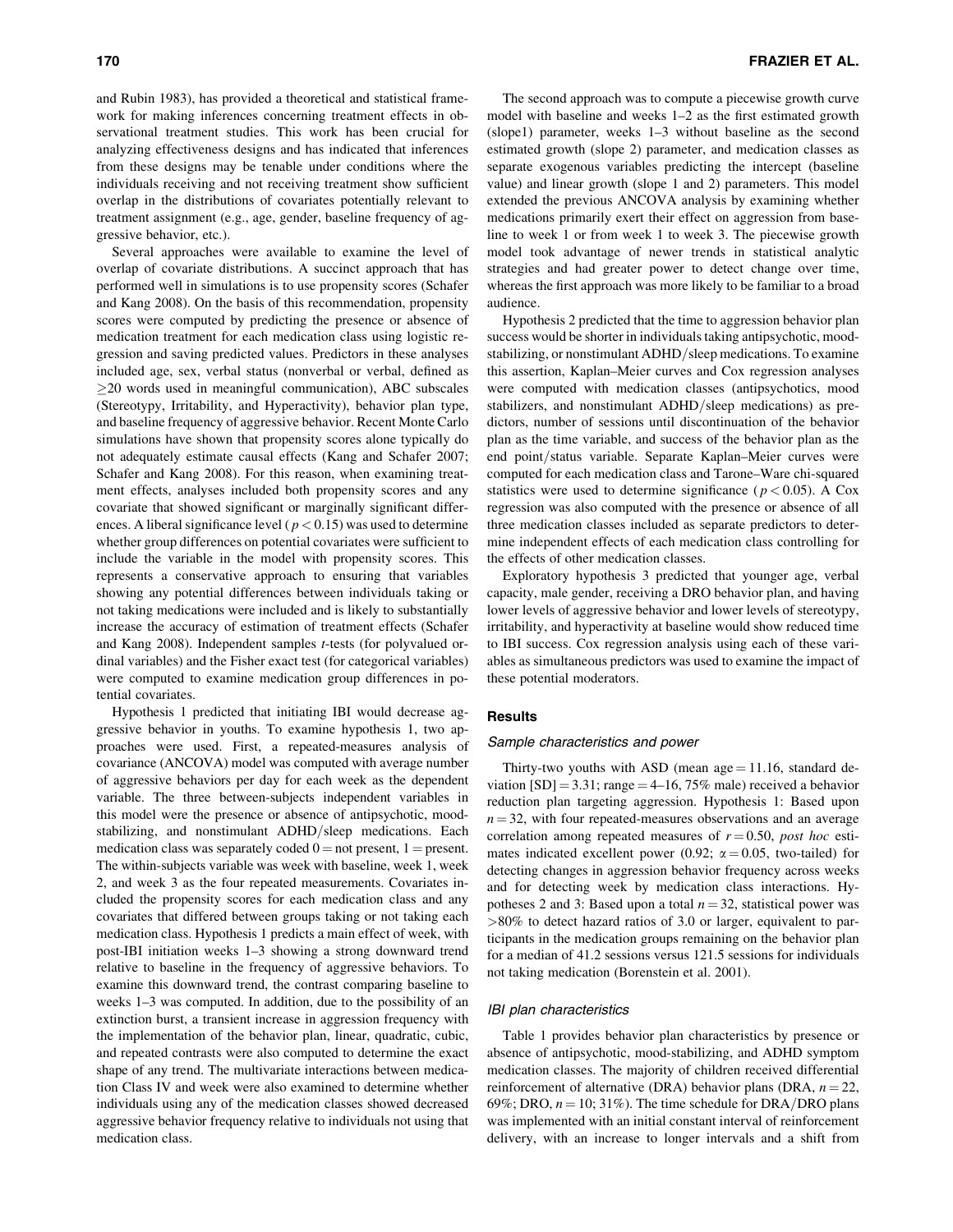| Behavior plan type   | Any antipsychotic |                 | Any mood stabilizer |                 | Any ADHD medication |                 |
|----------------------|-------------------|-----------------|---------------------|-----------------|---------------------|-----------------|
|                      | No<br>$n = 14$    | Yes<br>$n = 18$ | No<br>$n = 22$      | Yes<br>$n = 10$ | No<br>$n = 20$      | Yes<br>$n = 12$ |
| Successful plan      | 10(71)            | 17 (94)         | 19 (86)             | 8(80)           | 16(80)              | 11 (92)         |
| Reinforcement type   |                   |                 |                     |                 |                     |                 |
| <b>DRA</b>           | 10(71)            | 12(67)          | 17(77)              | 5(50)           | 13 (65)             | 9(75)           |
| <b>DRO</b>           | 4(29)             | 6(33)           | 5(23)               | 5(50)           | 7(35)               | 3(25)           |
| Consequences         |                   |                 |                     |                 |                     |                 |
| Physical hold        | 4(13)             | 8(25)           | 9(41)               | 3(30)           | 6(30)               | 6(50)           |
| Physical redirection | 4(13)             | 6(18)           | 5(23)               | 5(50)           | 5(25)               | 5(42)           |
| Token economy        | 1(3)              | 5(16)           | 3(14)               | 3(30)           | 4(20)               | 2(17)           |
| Time out             | 3(9)              | 2(6)            | 4(18)               | 1(10)           | 4(20)               | 1(8)            |
| Compliance drills    | 3(21)             | 1(6)            | 3(14)               | 1(10)           | 4(20)               | 0(0)            |
| Extinction           | 2(6)              | 1(3)            | 2(9)                | 1(10)           | 2(10)               | 1(8)            |
| Visual screen        | 1(3)              | 0(0)            | 1(5)                | 0(0)            | 1(5)                | 0(0)            |

Table 1. Number (%) of Participants with a Specific Behavior Plan Type by Presence or Absence of Medication Classes

Nine participants had two consequences used jointly. Time out was nonexclusionary. All Fisher exact tests nonsignificant  $p$  values  $>0.100$ . Abbreviations: ADHD = Attention-deficit/hyperactivity disorder; DRA, differential reinforcement of alternative; DRO, differential reinforcement of other.

fixed to variable interval schedules to increase stability of behavior acquisition. The most common consequences resulting from the display of an aggressive behavior were a physical hold  $(n = 12,$ 38%) and physical redirection ( $n = 10, 31\%$ ). These were used to reduce potential harm to the youth and/or therapists.

#### Medication class covariate overlap

Table 2 presents demographics; mean raw scores on the Stereotypy, Irritability, and Hyperactivity scales from the ABC; and natural log-transformed median baseline aggression frequency; separately by the presence or absence of medication classes. The natural log was used to normalize the distribution of aggression frequencies, because observed scores were moderately skewed and leptokurtotic. The only medication group differences meeting the significance level  $p < 0.15$  were for age ( $p = 0.027$ ), verbal status ( $p = 0.098$ ), and irritability ( $p = 0.025$ ) between individuals taking and not taking ADHD medications. These variables were used as covariates with propensity scores in subsequent models.

Logistic regression analyses used to compute propensity scores indicated only marginally significant prediction of antipsychotic usage (Nagelkerke  $R^2 = 0.47$ ,  $\chi^2[7] = 13.71$ ,  $p = 0.057$ ). Logistic regression analyses predicting mood stabilizer and ADHD medication usage were not significant (largest Nagelkerke  $R^2 = 0.37$ ,  $\chi^2$ [7] = 9.98, p = 0.189). This demonstrates minimal group differences on potential covariates. As would be expected with minimal group differences on covariates, propensity score distributions showed substantial overlap, making investigation of group differences tenable.

#### Initiating IBI

Inspection of Fig.1, A–C, indicates that average aggressive behavior rates were high in the 5 days preceding behavior plan

|                                  | Any antipsychotic |                | Any mood stabilizer |              | Any ADHD medication     |                       |
|----------------------------------|-------------------|----------------|---------------------|--------------|-------------------------|-----------------------|
|                                  | $N_{O}$<br>M(SD)  | Yes<br>M(SD)   | $N_{O}$<br>M(SD)    | Yes<br>M(SD) | N <sub>O</sub><br>M(SD) | Yes<br>M(SD)          |
| $N(\%)$                          | 14(43.8)          | 18 (56.2)      | 22(68.8)            | 10(31.2)     | 20(62.5)                | 12(37.5)              |
| Age                              | 9.7(3.4)          | $12.3 (2.9)^a$ | 10.7(3.6)           | 12.1(2.6)    | 11.4(3.6)               | 10.8(2.9)             |
| Sex $(N, %$ male)                | 9(64)             | 15(83)         | 15 (68)             | 9(90)        | 16(80)                  | 8(67)                 |
| Race $(N, %$ white)              | 12(85.7)          | 13 (72.2)      | 17(77.3)            | 8(80.0)      | 17(85.0)                | 8(66.7)               |
| Nonverbal $(N, \%)$              | 3(21)             | 9 $(50)^b$     | 7(32)               | 5(50)        | 6(30)                   | 6(50)                 |
| Adaptive Functioning-VABS (SS)   | 50.8(10.1)        | 41.1(13.0)     | 48.3 (12.0)         | 40.8(11.9)   | 47.2 (12.7)             | 41.7(12.2)            |
| Baseline aggression <sup>d</sup> | 4.1(1.9)          | 4.0(1.6)       | 3.7(1.7)            | 4.2(1.9)     | 4.0(1.7)                | 3.5(1.8)              |
| ABC-Irritability                 | 24.5(10.7)        | 27.1(7.8)      | 25.0(8.7)           | 28.0 (10.2)  | 29.1(6.4)               | $20.7~(10.7)^{\circ}$ |
| ABC-Stereotypy                   | 12.3(5.8)         | 10.6(5.8)      | 12.1(5.7)           | 9.6(5.9)     | 12.3(5.9)               | 9.8(5.4)              |
| ABC-Hyperactivity                | 25.2(12.6)        | 23.1(8.0)      | 24.9(11.0)          | 22.0(8.0)    | 26.3(10.5)              | 20.3(8.7)             |

Table 2. Sample Characteristics Including Demographics, Autism Symptoms, and Pre- and Postbehavior Plan Initiation Aggression Frequencies, Separately by the Presence or Absence of Medication Classes

 ${}_{\text{ap}}^{a}p = 0.027$ ,  ${}_{p}^{b}p = 0.098$ ,  ${}_{p}^{c}p = 0.025$ , all other p values >0.10.

<sup>d</sup>Baseline aggression is reported as the median of natural log transformed number of aggressive behaviors per day at baseline.

 $Abbreviations: ADHD = Attention-deficit/hyperactivity disorder; SD = standard deviation; VABS = Vineland Adaptive Behavior Scale (teacher report)$ form) Adaptive Behavior Composite;  $SS = Standard Score (M = 100, SD = 15)$ .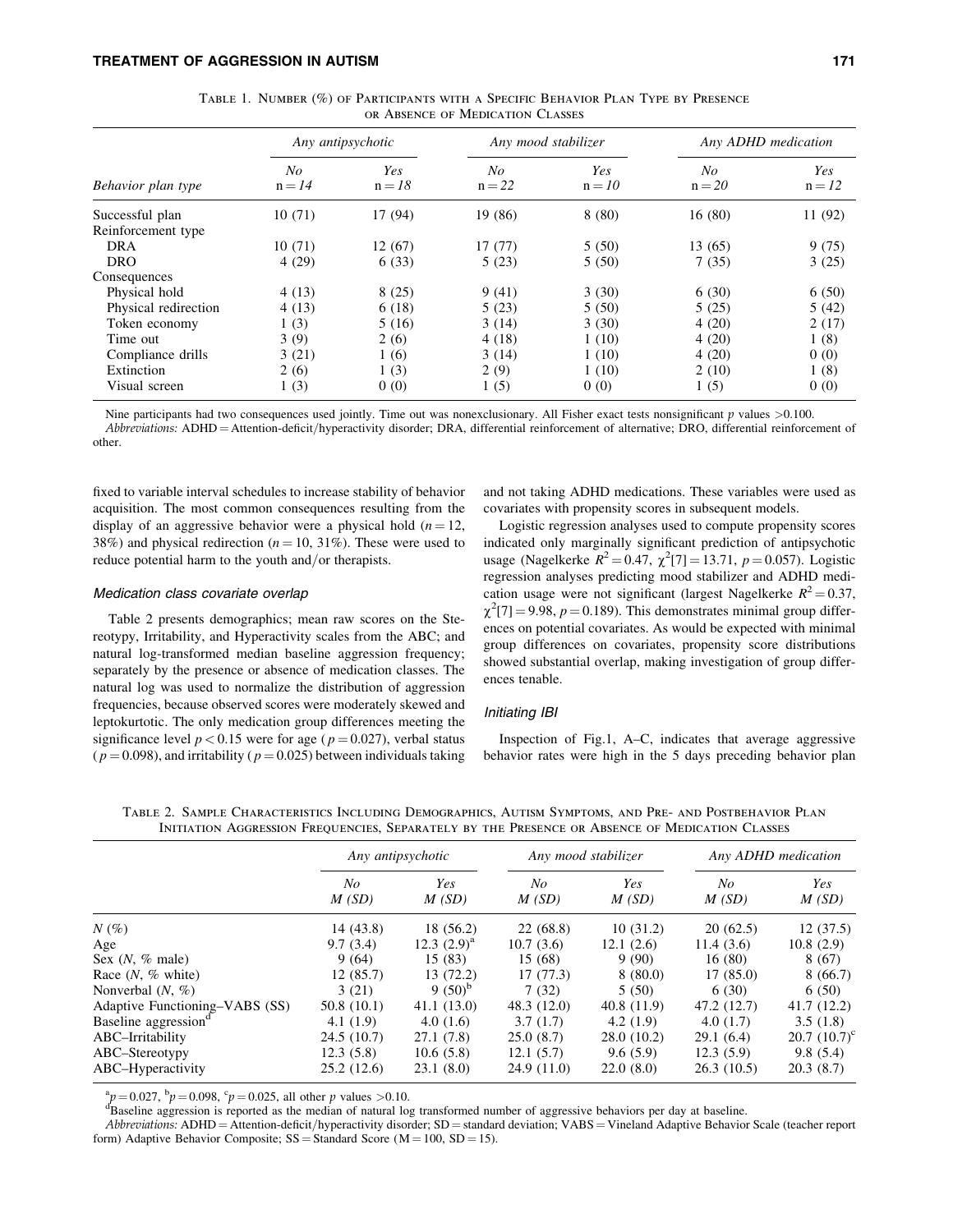

FIG. 1. Changes in the frequency of aggressive behavior from baseline to week 3 of IBI treatment, separately for antipsychotic (A), mood-stabilizing (B), and nonstimulant ADHD/sleep  $(C)$ medication groups.

implementation (baseline period), with a strong downward trend following behavior plan initiation. Comparison of baseline levels across medication classes indicated a slightly lower level of aggression frequency for individuals taking antipsychotics, a roughly equivalent level for individuals taking mood stabilizers, and slightly higher levels for individuals taking nonstimulant AD- $HD/sleep$  medications relative to individuals not taking these medications. Aggressive behavior dropped significantly in all medication groups following implementation of the behavior plan (linear contrast  $F[1,25] = 18.05$ ,  $p < 0.001$ ). This decrease was substantial (Cohen  $d = 1.70$ ). Repeated contrasts indicated successive decreases across all remaining time points  $(p$  values  $\langle 0.001 \rangle$ , and the cubic contrast ( $p = 0.006$ ) indicated a flattening of these decreases over time with the largest decrease from baseline to week 1 and the smallest from week 2 to week 3. The interaction between antipsychotic usage and treatment week was marginally significant (F[3,18] = 2.66,  $p = 0.079$ ); the presence of antipsychotic medication and behavioral treatment resulted in larger decreases in aggressive behavior than IBI alone. No other medication class by week interactions were significant (largest  $F[3,18] = 1.00$ ,  $p = 0.414$ .

To investigate further the marginally significant trend of antipsychotic medication decreasing aggressive behavior in the presence of behavioral intervention, a piecewise growth curve model was computed. This model indicated a significant effect of antipsychotic medication on the second slope parameter (standardized estimate  $=$  -0.51,  $p = 0.034$ ), indicating that the effect of antipsychotic medication in reducing aggression occurred later in the treatment period after the large initial reduction due to IBI initiation. No other significant relationships between medication classes and baseline (intercept) or linear growth (slopes) were observed (smallest  $p = 0.167$ ).

## Medication classes as predictors of time to behavior plan success

Figure 2 presents the survival curves for the presence versus absence of antipsychotic (Fig. 2A), mood stabilizing (Fig. 2B), and nonstimulant  $ADHD/sleep$  (Fig. 2C) medications. The presence of antipsychotic medication significantly decreased the number of sessions required to achieve behavior plan success  $(\chi^2[1] = 5.67,$  $p = 0.017$ ; no antipsychotic, mean = 228.1, standard error  $[SE] = 52.9$ , median = 149.0,  $SE = 60.8$ , 95% confidence interval  $|CI| = 29.8 - 268.2$ ; antipsychotic, mean = 83.2,  $SE = 29.6$ , median = 30, SE = 4.2, 95% CI = 21.7–38.3). The presence of moodstabilizing medication or nonstimulant ADHD/sleep medication did not significantly influence time to behavior plan success  $(\chi^2[1] = 0.16, p = 0.694 \text{ and } \chi^2[1] = 0.08, p = 0.783, \text{ respectively}).$ Cox regression including all three medication classes as predictors confirmed the above pattern (antipsychotic  $\beta = -2.01$ , SE = 0.67,  $\chi^2[1] = 9.04$ ,  $p = 0.003$ ), even when covariates (propensity scores, age, verbal status, irritability, and stereotypy) were excluded from the model ( $p = 0.007$ ). This pattern also held when only individuals using antipsychotic monotherapy were compared to individuals not taking an antipsychotic  $(\beta = -1.38, \text{ SE} = 0.62, \chi^2[1] = 4.95,$  $p = 0.026$ .

Post hoc Cox regression analyses separately examined the presence versus absence of risperidone and clonidine, which are the most frequently used medications within the antipsychotic and nonstimulant ADHD/sleep medication classes. Consistent with the above findings, risperidone showed a significant prediction of time until behavior plan success ( $\beta = -1.33$ , SE = 0.56,  $\chi^2[1] = 5.74$ ,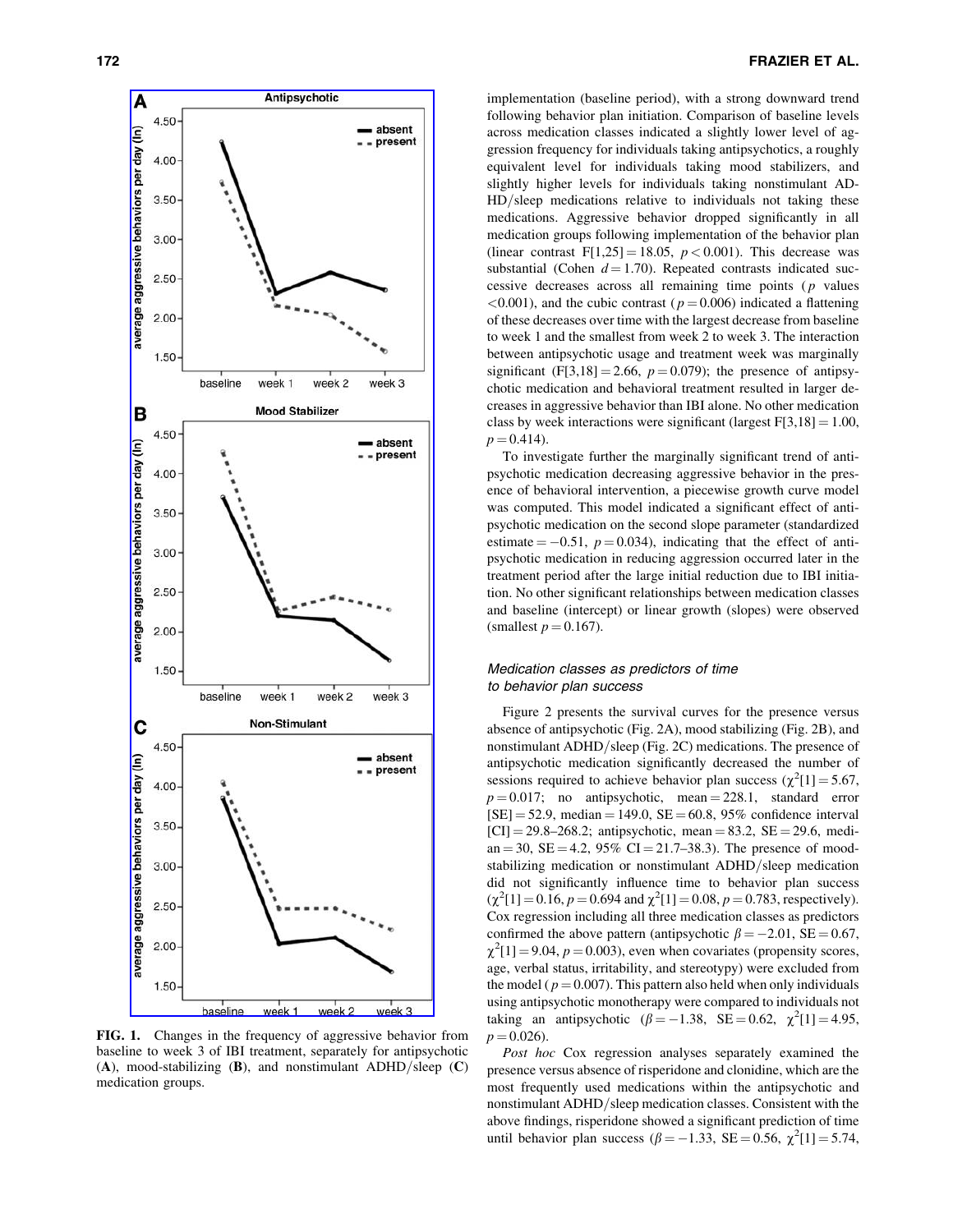

FIG. 2. Number of sessions to achieve success for aggression behavior plans by antipsychotic  $(A)$ , mood stabilizer  $(B)$ , and behavior plans by antipsycholic  $(A)$ , mood stabilizer  $(B)$ , and **FIG. 3.** Number of sessions to achieve behavior plan disconnonstimulant ADHD/sleep  $(C)$  medication classes.

## Exploration of additional predictors of behavior plan success

Figure 4 presents the number of sessions needed to achieve behavior plan success by sex (Fig. 4A) and verbal status (Fig. 4B). Younger, verbal males with higher baseline levels of aggression and irritability showed significantly decreased time to IBI plan success (sex  $\beta = 1.74$ , SE = 0.67,  $\chi^2[1] = 6.75$ ,  $p = 0.009$ ; age  $\beta = 0.37$ ,  $SE = 0.11$ ,  $\chi^2[1] = 12.27$ ,  $p < 0.001$ ; verbal status  $\beta = -2.11$ , SE = 0.63,  $\chi^2[1] = 11.29$ ,  $p = 0.001$ ; ln average baseline aggression  $\beta = -0.59$ , SE = 0.18,  $\chi^2[1] = 11.15$ ,  $p = 0.001$ ; ABC–Irritability  $\beta = -0.08$ , SE = 0.04,  $\chi^2[1] = 3.90$ ,  $p = 0.048$ ). Behavior plan type (DRA vs. DRO) and levels of stereotypy and hyperactivity did not predict time to behavior plan success (largest  $\chi^2$ [1] = 0.40,  $p = 0.528$ ).

## Discussion

The present study was unique in that no previous studies have examined the combined effectiveness of medication and IBI in treating aggression in youths with ASD. Furthermore, no previous studies have concurrently evaluated the relative effectiveness of different medication classes in treating aggression in youths with ASD.

Antipsychotic medication combined with IBI substantially decreased time to behavior plan success, and this effect extended to individuals receiving monotherapy. Aggression frequency remained high during the baseline period in individuals taking and not taking antipsychotic medication, but then dropped dramatically during week 1. Antipsychotic medication alone did not produce



tinuation for youths using versus not using medicine.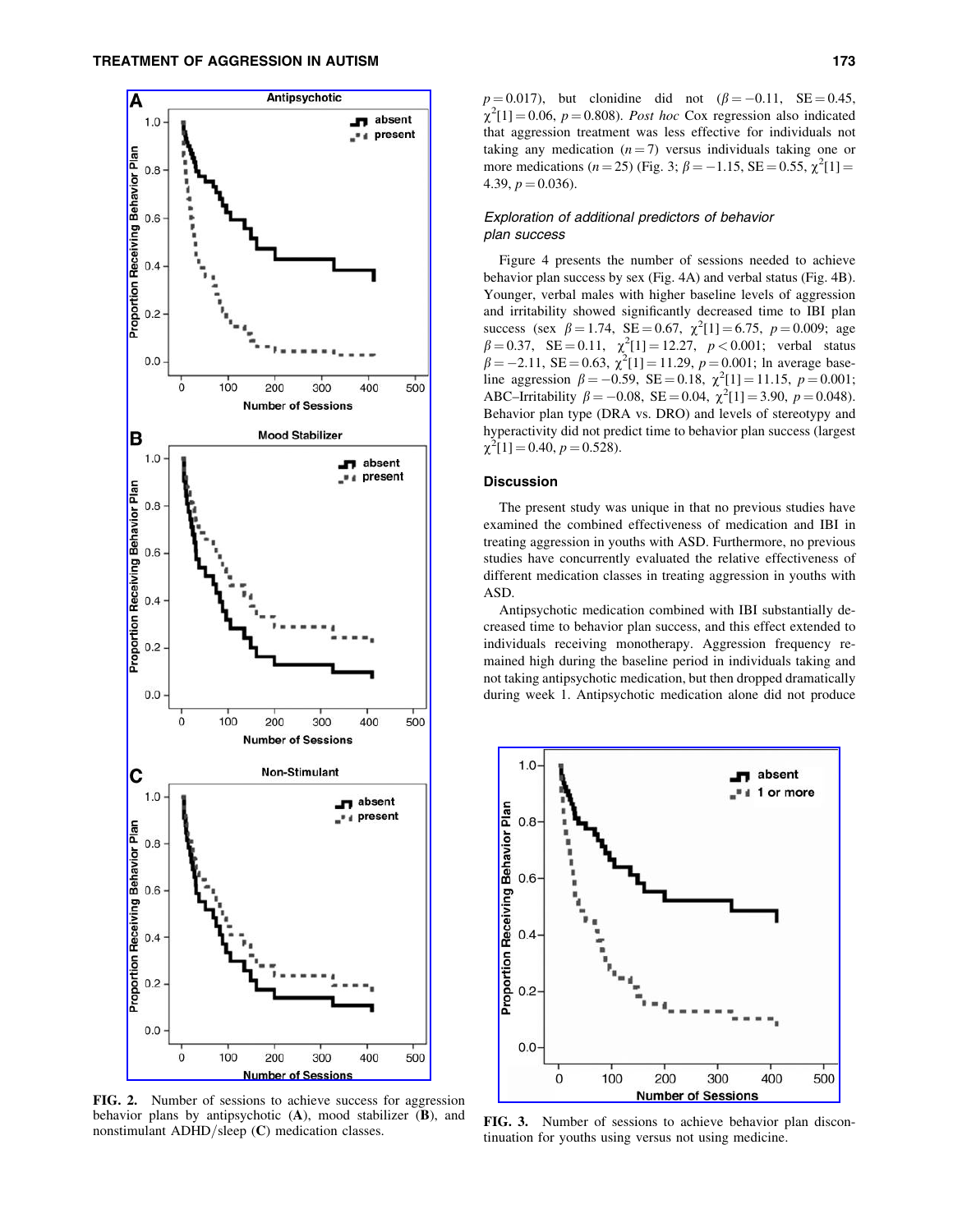

FIG. 4. Number of sessions to achieve behavior plan discontinuation by sex  $(A)$  and verbal/nonverbal (B) status.

large, clinically meaningful reductions during the baseline period in these impaired youths, although effects may have been present prior to study initiation. However, even in youths who did not show a strong initial effect of antipsychotic medication in reducing aggression, the combination of IBI and antipsychotic medication was crucial to promoting the most positive outcomes. The effect of antipsychotic medication appears to be most prominent after the large initial reductions in aggression resulting from IBI initiation, suggesting an ongoing effect of antipsychotic medications in promoting aggression reduction.

IBI alone, while showing substantial decreases in aggressive behavior, was more effective when paired with antipsychotic medication. These findings extend previous efficacy data for antipsychotics (McCracken et al. 2002; Kratochvil et al. 2005; McDougle et al. 2005) by demonstrating effectiveness in augmenting behavior therapy in the treatment of aggression. Furthermore, results of the present study suggest that a combined antipsychotic–IBI treatment approach warrants further exploration in larger-scale efficacy and effectiveness studies.

Mood-stabilizing medications and nonstimulant medications used to treat ADHD symptoms and/or sleep difficulties (primarily clonidine) did not improve the effectiveness of IBI during the course of study. Although these medications may have had some effect in reducing aggression prior to initiation of the study and may play a role in treating other symptoms in youth with ASD, the present results indicate limited effectiveness for augmenting behavior therapy in the management of aggression. It should be noted that medication classes included a diverse array of compounds, so it is possible that an individual compound's effectiveness was diminished through aggregation. Future studies using even larger sample sizes will be needed to examine individual medications and combinations of medications. At minimum, the present results suggest greater synergy between antipsychotic treatment and IBI than for the other two medication classes.

Initiating IBI resulted in rapid decreases in the frequency of aggressive behavior, achieving statistical and clinical significance in the first week of treatment. The magnitude of this effect was consistent with previous case studies (Belcher 1995; Foxx and Meindl 2007). Together, these findings indicate that IBI should be an important component of an aggression treatment package. Practitioners in specialty care settings who implement IBI plans to treat aggression in youths with autism are likely to observe substantial effectiveness for the majority of youths. Interestingly, there was no evidence of an extinction burst at the group level, indicating that behavioral treatment did not result in initial resistance to behavior change in the majority of youths. This is consistent with the notion that aggression in many youths with ASD is a reaction to frustration and difficulty with appropriately communicating affect state or identifying alternative reactions to frustrating experiences (Foxx and Meindl 2007). Future efficacy and effectiveness studies will be helpful for identifying the most efficient and effective combinations of behavioral methods. In future research, it will be useful to examine the frequency, severity, and function of aggressive behavior, as well as alternative teaching approaches for replacing aggression with functionally equivalent behaviors.

The present study also provided novel data concerning the average and median session numbers required to reduce aggressive behaviors to minimal levels. Results indicated that meaningful reduction often takes considerable time, with median session numbers >30. Sessions required for meeting aggression reduction criterion ranged from 5 to 411 for the 84% of individuals achieving success. This tremendous range substantiates the need for persistence and patience in implementing and sustaining a behavior treatment plan for many children.

Exploratory moderator analyses found that the specific form of the plan (DRA vs. DRO) does not appear to be an important variable in determining IBI plan success. However, the present study did not randomly assign youths to different plan types; it is possible that one type of plan is more efficacious. Additionally, results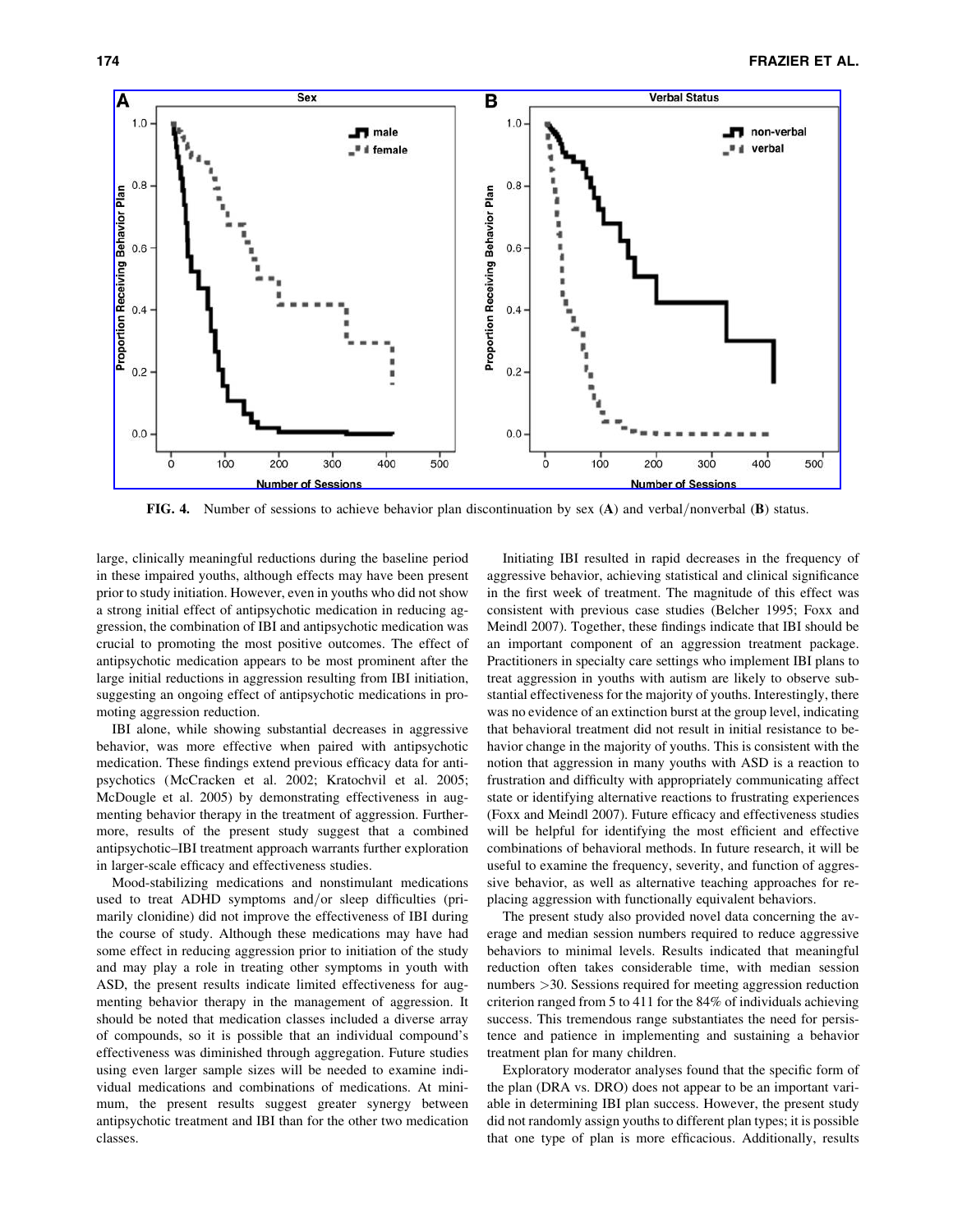## TREATMENT OF AGGRESSION IN AUTISM 175

suggested that older, nonverbal youths, particularly females, may require longer intervention periods to maintain sustained reductions in aggression. A subset of younger males with functional language and more severe baseline levels of aggression and irritability showed the largest decreases and shortest time to IBI plan success. The latter findings are counterintuitive but may suggest a unique subgroup of youths with autism who quickly learn response–reinforcement contingencies when structured and presented in an intensive fashion. Although very preliminary, qualitative review of these cases indicates that these individuals benefited from a behavior plan that taught them to use verbal communication in response to antecedent stimuli that would otherwise trigger aggressive behavior.

## Limitations and Future Directions

The present study was limited by lack of random assignment to medication classes or behavior plan types. Blinded, random assignment studies examining medication and IBI plan types will be useful for determining whether individual or combined medication/IBI treatment packages are most efficacious. Randomized assignment to medication treatment groups will be helpful for determining the differential causal effects of antipsychotics or other medication classes in augmenting intensive behavior therapy. However, conducting efficacy studies in youths with moderate to severe ASD may result in samples that are poorly representative of the larger population, because many individuals with ASD are taking multiple medications and would be excluded from efficacy studies. The present effectiveness study had the advantage of examining multiple medication classes in a realistic clinical scenario where some individuals will not be taking medicine and others will be taking multiple medications to treat different symptoms or co-morbidities. The observation that antipsychotic medications showed substantial effectiveness in augmenting the effects of IBI in an unselected clinical sample suggests that these results are likely to generalize to other clinical settings and samples.

The present study was also limited by alterations in dosing during the course of treatment and the possibility of confounding medication class effects for individuals on multiple medications. The latter is likely a problem for future effectiveness studies where typical clinical practice is modeled. These possibilities could not be disentangled in the present study because the sample size was too small to *a priori* examine monotherapy or combinations of medications. Larger samples, diagnosed using gold-standard measures such as the Autism Diagnostic Interview–Revised or the Autism Diagnostic Observation Scale, will be needed to conduct finergrained examinations of medication and IBI plan effectiveness in youths with ASD.

Carefully examining the effectiveness of combinations of medications is a promising future research avenue. Individuals with ASD often show multiple behavioral difficulties that may contribute to aggressive behavior—inattention, impulsivity, sleep loss, irritability/mood dysregulation, etc. Given the finding that the presence of functional communication/language was a predictor of behavior plan success, future studies may also wish to investigate the use of augmentative communication devices or techniques for improving the outcome of IBI and medication treatment of aggression. However, subgroup sample sizes and the fact that subjects did not receive a gold-standard diagnostic assessment instrument limit conclusions regarding moderators of treatment response. For example, only 8 female and 12 nonverbal participants were included in moderator analyses. Conclusions regarding moderators should be viewed as tentative and will require replication in larger samples prior to influencing clinical practice.

Overall, results indicate that IBI produces large treatment effects by itself, and augmentation with atypical antipsychotics, but not mood stabilizers or nonstimulant ADHD medications, significantly improves the average treatment response in youths with ASD. Future effectiveness studies are needed to examine the generalizability of efficacy findings for medication treatments to larger and broader clinical samples and settings.

#### **Disclosures**

Dr. Frazier served as a statistical consultant to Shire Development Inc. for a *post hoc* analysis of quality-of-life data for a Daytrana classroom treatment of ADHD study. Dr. Frazier was not involved in the design or conduct of the study and maintained scientific control during the drafting and revision of results of these secondary data analyses. Drs. Youngstrom, Sinoff, and Knapp and Mr. Haycook, Ms.Dimitriou, and Ms. Sinclair have no conflicts of interest or financial ties to disclose.

# Acknowledgments

We gratefully acknowledge the youths who participated in this study.

## References

- Accardo P: Risperidone in children with autism and serious behavioral problems. J Pediatr 142:86–87, 2003.
- Allik H, Larsson JO, Smedje H: Sleep patterns of school-age children with Asperger syndrome or high-functioning autism. J Autism Dev Disord 36:585–595, 2006.
- Aman MG, Singh NN, Stewart AW, Field CJ: The Aberrant Behavior Checklist: A behavior rating scale for the assessment of treatment effects. Am J Ment Defic 89:485–491, 1985.
- American Psychiatric Association: Diagnostic and Statistical Manual of Mental Disorders, 4<sup>th</sup> edition (DMS-IV). Washington (DC): American Psychiatric Association, 1994.
- Anderson LT, Campbell M, Grega DM, Perry R, Small AM, Green WH: Haloperidol in the treatment of infantile autism: Effects on learning and behavioral symptoms. Am J Psychiatry 141:1195– 1202, 1984.
- Belcher TL. Behavioral treatment vs. behavioral control: A case study. J Devel Phys Disabil 7:235–241, 1995.
- Borenstein M, Rothstein H, Cohen J, Schoenfeld D, Berlin J: Power and Precision, 2.1 ed. New York: Biostat, Inc., 2001.
- Canitano R: Self injurious behavior in autism: Clinical aspects and treatment with risperidone. J Neural Transm 113:425–431, 2006.
- Carter AS, Black DO, Tewani S, Connolly CE, Kadlec MB, Tager-Flusberg H: Sex differences in toddlers with autism spectrum disorders. J Autism Dev Disord 37:86–97, 2007.
- Chez MG, Memon S, Hung PC: Neurologic treatment strategies in autism: An overview of medical intervention strategies. Semin Pediatr Neurol 11:229–235, 2004.
- Depp C, Lebowitz BD: Clinical trials: Bridging the gap between efficacy and effectiveness. Int Rev Psychiatry 19:531–539, 2007.
- Dominick K, Davis N, Lainhart J, Tager-Flusberg H, Folstein S: Atypical behaviors in children with autism and children with a history of language impairment. Res Dev Disabil 28:145–162, 2007.
- Eikeseth S, Smith T, Jahr E, Eldevik S: Intensive behavioral treatment at school for 4- to 7-year-old children with autism. A 1-year comparison controlled study. Behav Modif 26:49–68, 2002.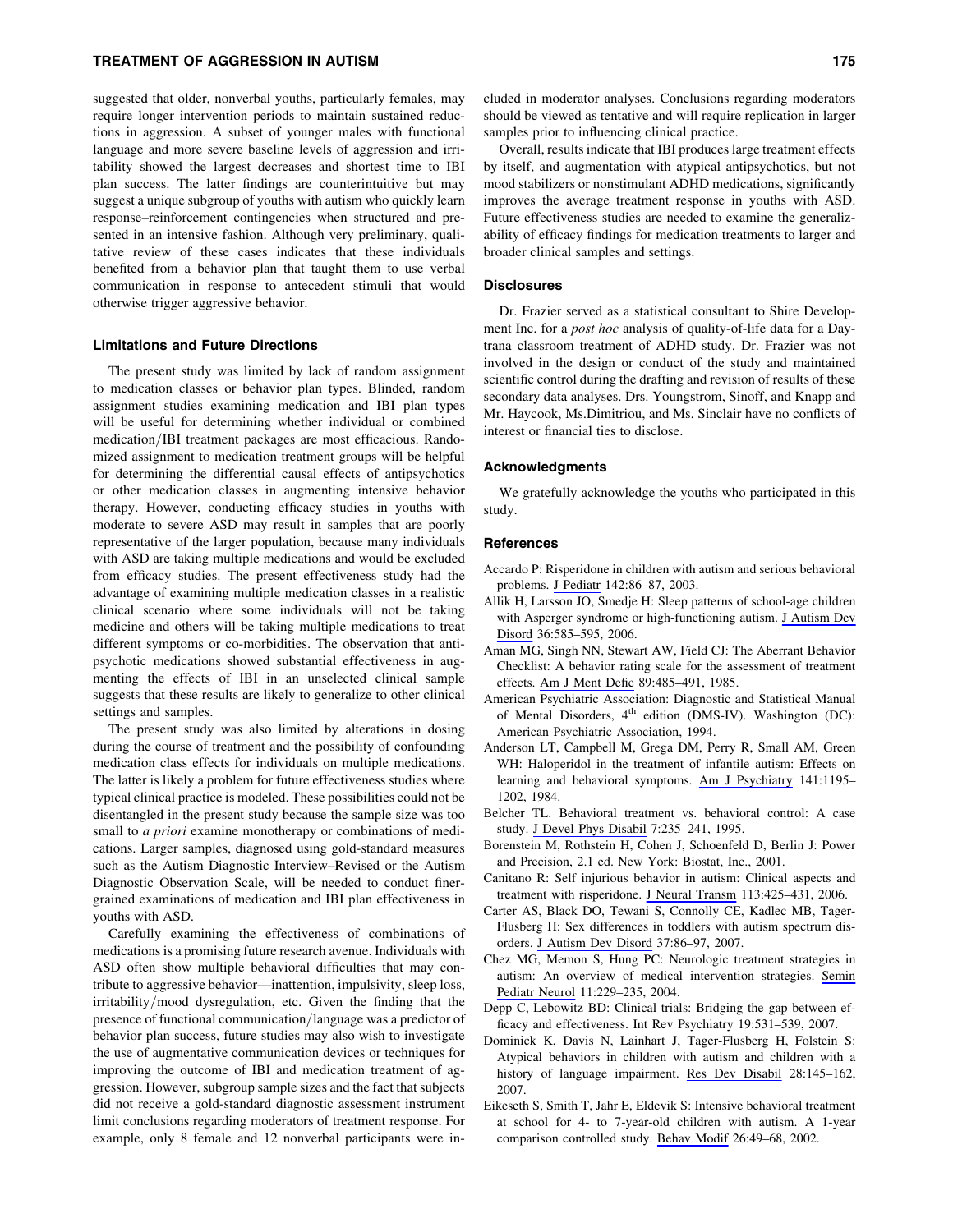- Eikeseth S, Smith T, Jahr E, Eldevik S: Outcome for children with autism who began intensive behavioral treatment between ages 4 and 7: A comparison controlled study. Behav Modif 32:264–278, 2007.
- Eldevik S, Eikeseth S, Jahr E, Smith T: Effects of low intensity behavioral treatment for children with autism and mental retardation. J Autism Dev Disord 36:211–224, 2006.
- Ernst E, Pittler MH: Efficacy or effectiveness? J Intern Med 260:488– 490, 2006.
- Foxx RM, Meindl J: The long term successful treatment of the aggressive/destructive behaviors of a preadolescent with autism. Behav Intervent 22:83–97, 2007.
- Gartlehner G, Hansen RA, Nissman D, Lohr KN, Carey TS: A simple and valid tool distinguished efficacy from effectiveness studies. J Clin Epidemiol 59:1040–1048, 2006.
- Geschwind D. Autism: Searching for coherence. Biol Psychiatry 62:949–950, 2007.
- Gobbi G, Pulvirenti L: Long-term treatment with clozapine in an adult with autistic disorder accompanied by aggressive behavior. J Psychiatry Neurosci 26:340–341, 2001.
- Goin-Kochel R, Myers B, MacKintosh V: Parental reports on the use of treatments and therapies for children with autism spectrum disorders. Res Autism Spectr Disord 1:195–209, 2007.
- Horrigan JP, Barnhill LJ: Risperidone and explosive aggressive autism. J Autism Dev Disord 27:313–323, 1997.
- Howlin P, Magiati I, Charman T: Systematic review of early intensive behavior interventions for children with autism. Am J Intellect Develop Disabilities 114:23–41, 2009.
- Jensen PS, Hinshaw SP, Swanson JM, Greenhill LL, Conners CK, Arnold LE, Abikoff HB, Elliott G, Hechtman L, Hoza B, March JS, Newcorn JH, Severe JB, Vitiello B, Wells K, Wigal T: Findings from the NIMH Multimodal Treatment Study of ADHD (MTA): Implications and applications for primary care providers. J Dev Behav Pediatr 22:60–73, 2001.
- Kang J, Schafer JL: Demystifying double robustness: A comparison of alternative strategies for estimating population means from incomplete data. Statist Sci 26:523–539, 2007.
- Kerbeshian J, Burd L, Randall T, Martsolf J, Jalal S: Autism, profound mental retardation and atypical bipolar disorder in a 33-yearold female with a deletion of 15q12. J Ment Defic Res 34(Pt 2): 205–210, 1990.
- Kowatch RA, Fristad M, Birmaher B, Wagner KD, Findling RL, Hellander M: Treatment guidelines for children and adolescents with bipolar disorder: Child Psychiatric Workgroup on Bipolar Disorder. J Am Acad Child Adolesc Psychiatry 44:213–235, 2005.
- Kratochvil CJ, Findling RL, McDougle CJ, Scahill L, Hamarman S: Pharmacological management of agitation and aggression in an adolescent with autism. J Am Acad Child Adolesc Psychiatry 44:829–832, 2005.
- Lee DO, Ousley OY: Attention-deficit hyperactivity disorder symptoms in a clinic sample of children and adolescents with pervasive developmental disorders. J Child Adolesc Psychopharmacol 16: 737–746, 2006.
- Lord C, Schopler E: Differences in sex ratios in autism as a function of measured intelligence. J Autism Dev Disord 15:185–193, 1985.
- Lord C, Schopler E, Revicki D: Sex differences in autism. J Autism Dev Disord 12:317–330, 1982.
- Lovaas OI: Behavioral treatment and normal educational and intellectual functioning in young autistic children. J Consult Clin Psychol 55:3–9, 1987.
- Luby J, Mrakotsky C, Meade-Stalets M, Belden A, Heffelfinger A, Williams M, Spitznagel E: Risperidone in preschool children with autistic spectrum disorders: An investigation of safety and efficacy. J Child Adolesc Psychopharmacol 16:575–587, 2006.
- MacDonald KM, Vancayzeele S, Deblander A, Abraham IL: Longitudinal observational studies to study the efficacy-effectiveness gap in drug therapy: Application to mild and moderate dementia. Nurs Clin North Am 41:105–117, vii, 2006.
- Magiati I, Charman T, Howlin P: A two-year prospective follow-up stduy of community-based early intensive behavioral intervention and specialist nursery provision for children with autism spectrum disorders. J Child Psychol Psychiatry 48:803–812, 2007.
- Malone RP, Silvia SS, Delaney MA, Hyman S: Advances in drug treatments for children and adolescents with autism and other pervasive developmental disorders. CNS Drugs 19:923–934, 2005.
- Malow BA, Crowe C, Henderson L, McGrew SG, Wang L, Song Y, Stone WL: A sleep habits questionnaire for children with autism spectrum disorders. J Child Neurol 24:19–24, 2009.
- March JS, Silva S, Petrycki S, Curry J, Wells K, Fairbank J, Burns B, Domino M, McNulty S, Vitiello B, Severe J: The treatment for adolescents with depression study (TADS): Long-term effectiveness and safety outcomes. Arch Gen Psychiatry 64:1132–1143, 2007.
- Marshburn EC, Aman MG: Factorial validity and norms for the Aberrant Behavior Checklist in a community sample of children with mental retardation. J Autism Dev Disord 22:357–373, 1992.
- Matson J, Benavidez D, Compton LS, Paclawskyj T, Baglio C: Behavioral treatment of autistic persons: A review of research from 1980 to the present. Res Dev Disabil 17:433–465, 1996.
- Matson JL, Dixon DR, Matson ML: Assessing and treating aggression in children and adolescents with developmental disabilities: A 20 year overview. Educ Psychol 25:151–181, 2005.
- Matson J, LoVullo S, Boisjoli J, Gonzalez M: The behavioral treatment of an 11-year old girl with autism and aggressive behaviors. Clin Case Stud 7:313–326, 2008.
- McClellan J, Werry J: Practice parameters for the assessment and treatment of children and adolescents with bipolar disorder. J Am Acad Child Adolesc Psychiatry 36:157–176, 1997.
- McClellan J, Kowatch R, Findling RL: Practice parameter for the assessment and treatment of children and adolescents with bipolar disorder. J Am Acad Child Adolesc Psychiatry 46:107–125, 2007.
- McCracken JT, McGough J, Shah B, Cronin P, Hong D, Aman MG, Arnold LE, Lindsay R, Nash P, Hollway J, McDougle CJ, Posey D, Swiezy N, Kohn A, Scahill L, Martin A, Koenig K, Volkmar F, Carroll D, Lancor A, Tierney E, Ghuman J, Gonzalez NM, Grados M, Vitiello B, Ritz L, Davies M, Robinson J, McMahon D: Risperidone in children with autism and serious behavioral problems. N Engl J Med 347:314–321, 2002.
- McDougle C: Current and emerging therapeutics of autistic disorder and related pervasive developmental disorders. In: Neuropsychopharmacology: The Fifth Generation of Progress. Davis KL, Charney D, Coyle JT, Nemeroff C, eds. Philadelphia: Lippincott Williams and Wilkins, 2002, pp 565–576.
- McDougle CJ, Scahill L, Aman MG, McCracken JT, Tierney E, Davies M, Arnold LE, Posey DJ, Martin A, Ghuman JK, Shah B, Chuang SZ, Swiezy NB, Gonzalez NM, Hollway J, Koenig K, McGough JJ, Ritz L, Vitiello B: Risperidone for the core symptom domains of autism: Results from the study by the autism network of the research units on pediatric psychopharmacology. Am J Psychiatry 162:1142–1148, 2005.
- Munesue T, Ono Y, Mutoh K, Shimoda K, Nakatani H, Kikuchi M: High prevalence of bipolar disorder comorbidity in adolescents and young adults with high-functioning autism spectrum disorder: A preliminary study of 44 outpatients. J Affect Disord 111:170–175, 2008.
- Posey DJ, Walsh KH, Wilson GA, McDougle CJ: Risperidone in the treatment of two very young children with autism. J Child Adolesc Psychopharmacol 9:273–276, 1999.